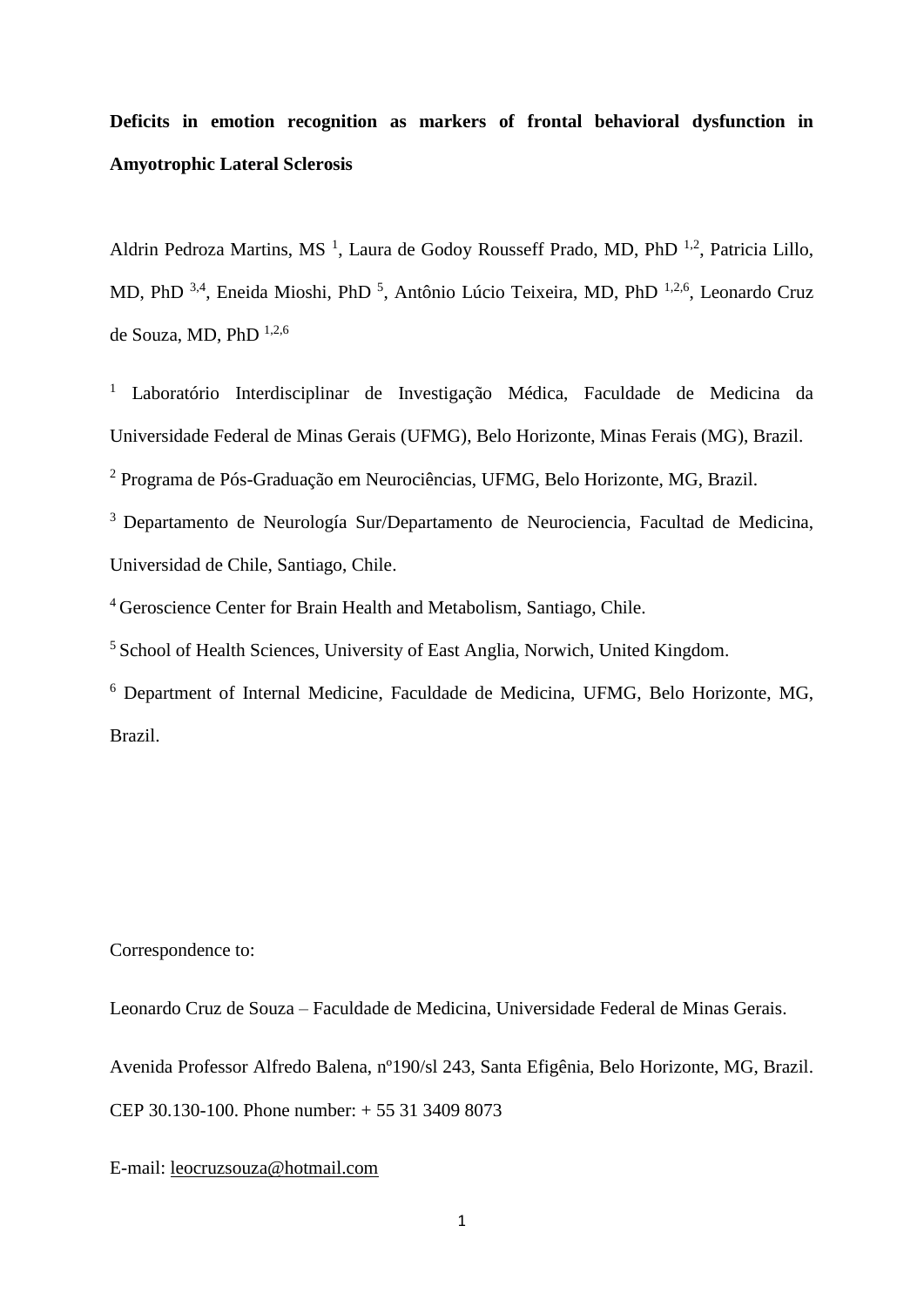Word count for the title (including characters): 96

Word count for the abstract: 206

Word count for the paper (excluding references and caption): 1875

Number of references: 30

Number of figures: 01

Number of tables: 01

Keywords: amyotrophic lateral sclerosis, emotion recognition, behavior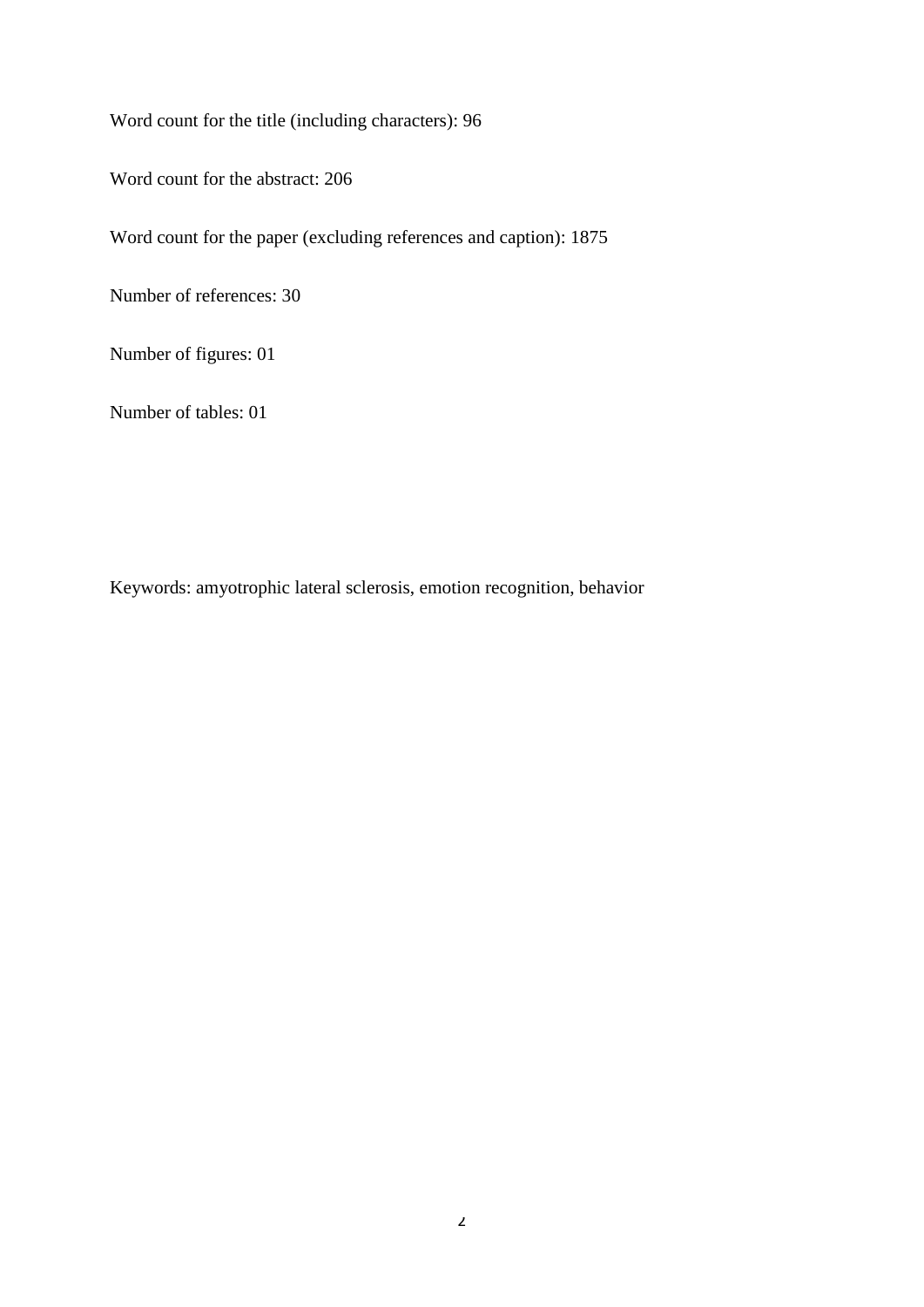## **Abstract**

Background: Amyotrophic lateral sclerosis (ALS) is a neurodegenerative disease with prominent motor symptoms. ALS patients may also manifest frontal behavior and cognitive decline, including impairment in facial emotion recognition. We aimed to investigate whether deficits in emotion recognition are associated with frontal behavior symptoms in ALS.

Methods: We enrolled two groups of participants: 1) patients with probable or definite sporadic ALS ( $n= 21$ , 11 male/10 female; median age 62 years-old; median disease duration = 3 years) and 2) age and education matched controls ( $n = 25$ , 18 male/11 female; median age 61 years-old). The Facial Emotion Recognition Test (FERT) was applied to all participants. Patients underwent the Cambridge Behavior Inventory-Revised (CBI-R) and were classified according to the presence of frontal behavioral symptoms into two groups: ALS with no behavioral symptom (ALSns,  $n = 9$ ) and ALS with at least one behavioral symptom (ALSbs,  $n = 12$ ).

Results: Apathy and mood symptoms were the most frequent neuropsychiatric symptoms in ALS. ALS patients performed worse than controls in the recognition of sadness (*p*<0.004). There was no difference between controls and ALSns for all FERT scores, but ALSbs had lower performance than controls in sadness (*p*<0.003).

Conclusion: Emotion recognition deficit may be a marker of frontal behavior in ALS.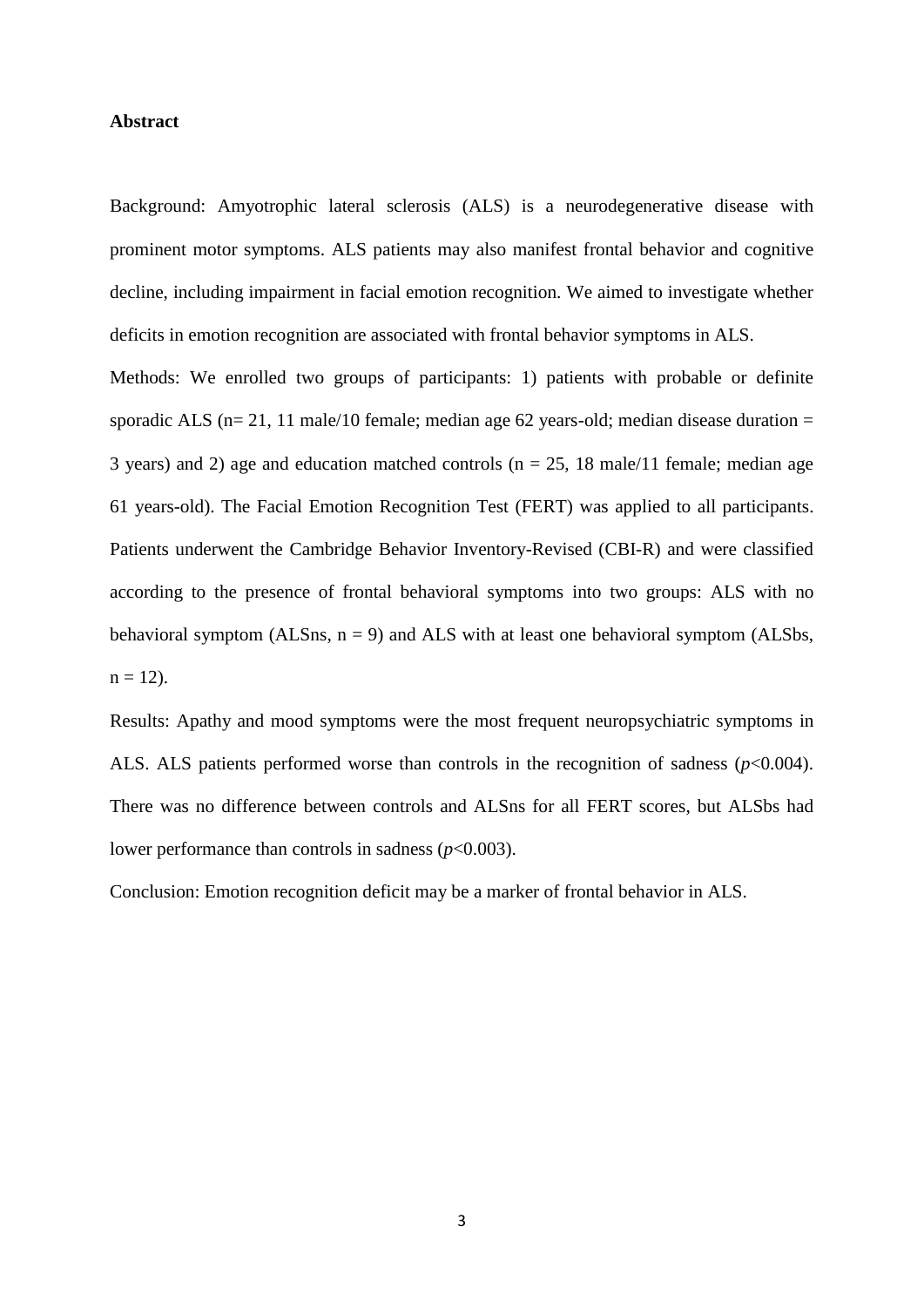## **Introduction**

Besides prominent motor impairment, patients with amyotrophic lateral sclerosis (ALS) manifest cognitive and behavioral symptoms  $1, 2$  $1, 2$ . While executive impairment is the most common cognitive dysfunction in ALS<sup>[3](#page-11-2)</sup>, social cognition deficits have also been reported  $1, 4$  $1, 4$ , with decline in abilities such as theory of mind and emotional processing  $1, 2$  $1, 2$ . In this latter regard, deficits in recognition of facial emotion expressions are present in ALS  $<sup>1, 5-10</sup>$  $<sup>1, 5-10</sup>$  $<sup>1, 5-10</sup>$  $<sup>1, 5-10</sup>$ . ALS</sup> patients also exhibit behavioral symptoms, such as apathy, loss of empathy and personality changes  $^{11}$  $^{11}$  $^{11}$ , even at early stages of the disease and before motor symptoms  $^{12}$  $^{12}$  $^{12}$ . Cognitive and behavioral symptoms in ALS show great overlap with the presentation of behavioral variant frontotemporal dementia (bvFTD).

However, it is not clear whether emotion recognition deficits in ALS occur in the absence of behavioral changes, as some of the previous studies in the field did not assess frontal behavioral symptoms with specific tools  $6, 9, 13$  $6, 9, 13$  $6, 9, 13$ . It remains open the issue whether emotion recognition deficits can occur independently of frontal behavioral syndrome in ALS. Therefore, the aim of this exploratory study was to investigate the possible association between recognition of facial emotions and frontal behavioral symptoms (e.g., abnormal eating habits, apathy, stereotypical and motor behaviors, and other abnormal behaviors) in ALS. Taking into account that both emotion recognition and behavioral control rely on the integrity of prefrontal cortex, we hypothesized that deficits in the recognition of facial emotional expressions will be associated with frontal symptoms in ALS.

## **Methods**

This study was conducted at the University Hospital of Federal University of Minas Gerais (Belo Horizonte, Brazil). The Local Ethics Committee approved the study, and all participants provided written informed consent.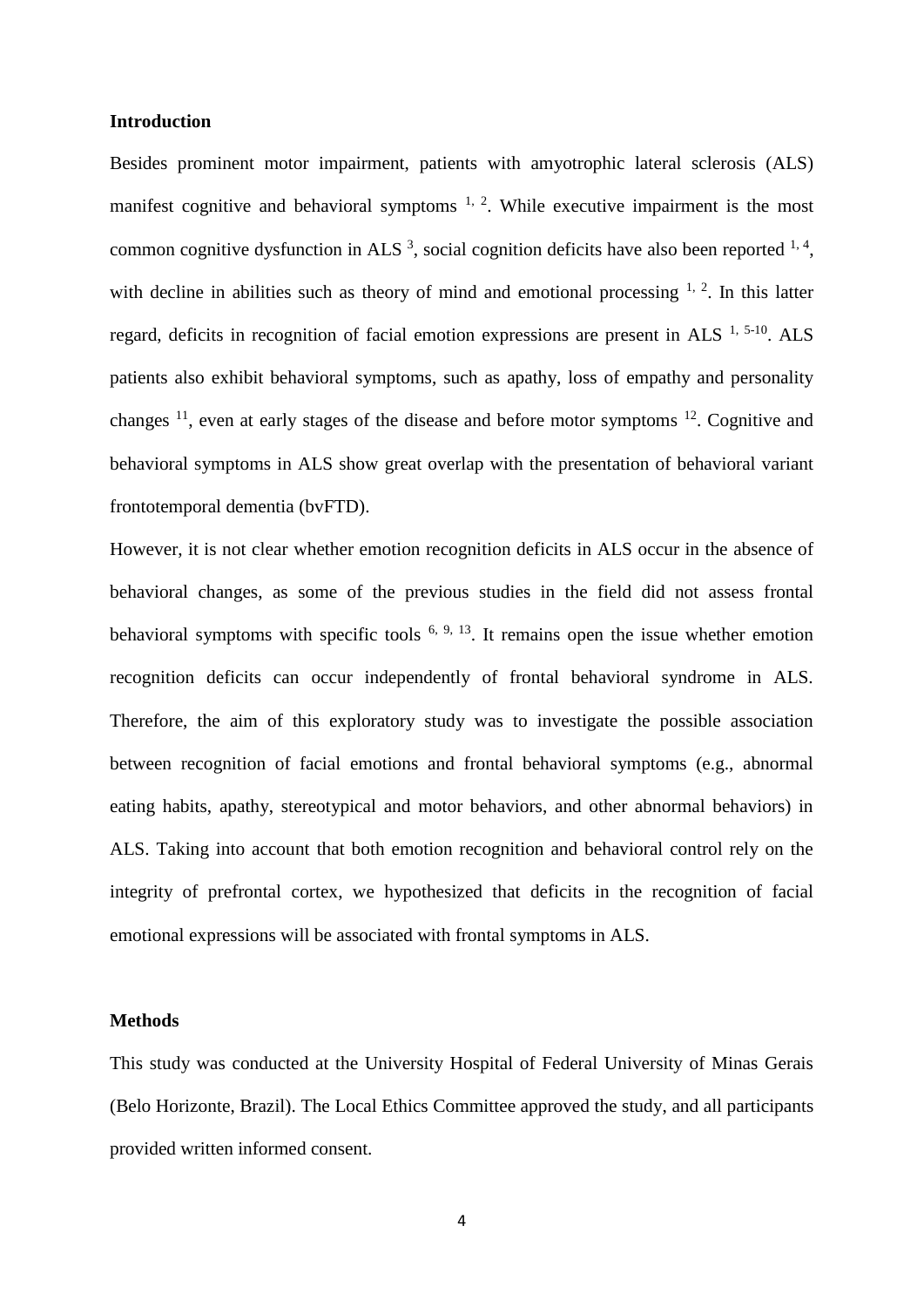We included two groups of subjects: 1) a consecutive series of patients diagnosed with probable or definite sporadic ALS ( $n = 21$ ; 11 male/10 female; median age 62 years-old), according to Awaji's criteria <sup>[14](#page-11-10)</sup> and 2) healthy controls ( $n = 25$ ; 18 male/11 female; median age 61 years-old), matched with the ALS group for age, sex and education level. The majority of patients (18/21) had spinal presentation. Table 1 presents demographical and clinical data. ALS patients were evaluated with a standardized clinical protocol described elsewhere <sup>[15](#page-11-11)</sup>. We did not include patients using non-invasive ventilation. Patients with severe psychiatric disorder (e.g. past diagnosis of bipolar disorder or schizophrenia) or with neurological disease other than ALS (e.g. past history of stroke, epilepsy) were not included.

Controls were recruited from the community on a voluntary basis. Controls were not included if they presented any of the following criteria: 1) history of neurological or psychiatric disorders; 2) cognitive complaints. We did not include controls who scored below norms on the Mini Mental Status Exam (MMSE)<sup>[16](#page-11-12)</sup>.

All participants underwent a brief examination that included the MMSE and the Facial Emotion Recognition Test (FERT) derived from the Social and Emotional Assessment<sup>[17](#page-11-13)</sup>, and the Hospital Anxiety and Depression scale (HAD). The HAD provides separate subscales for anxiety and depression. A score above 8 in each subscale is indicative of depression or anxiety  $^{18}$  $^{18}$  $^{18}$ . The FERT is composed by a panel of 35 pictures from Ekman's portfolio  $^{17}$  $^{17}$  $^{17}$ , with seven different emotions (happiness, sadness, fear, disgust, surprise, anger, and neutral) presented five times each, as described elsewhere [17](#page-11-13). Pictures are shown in a screen in a pseudo-randomized order. Importantly, labels of emotions (happiness, sadness, fear, disgust, surprise, anger, and neutral) are presented during the entire task to avoid impaired performance due to memory disorder. Participants pointed or verbally indicated their answers, which were computed by the investigator. ALS patients also underwent Verbal Fluency test (letter S in 1 minute) and the Portuguese version of the Cambridge Behavior Inventory-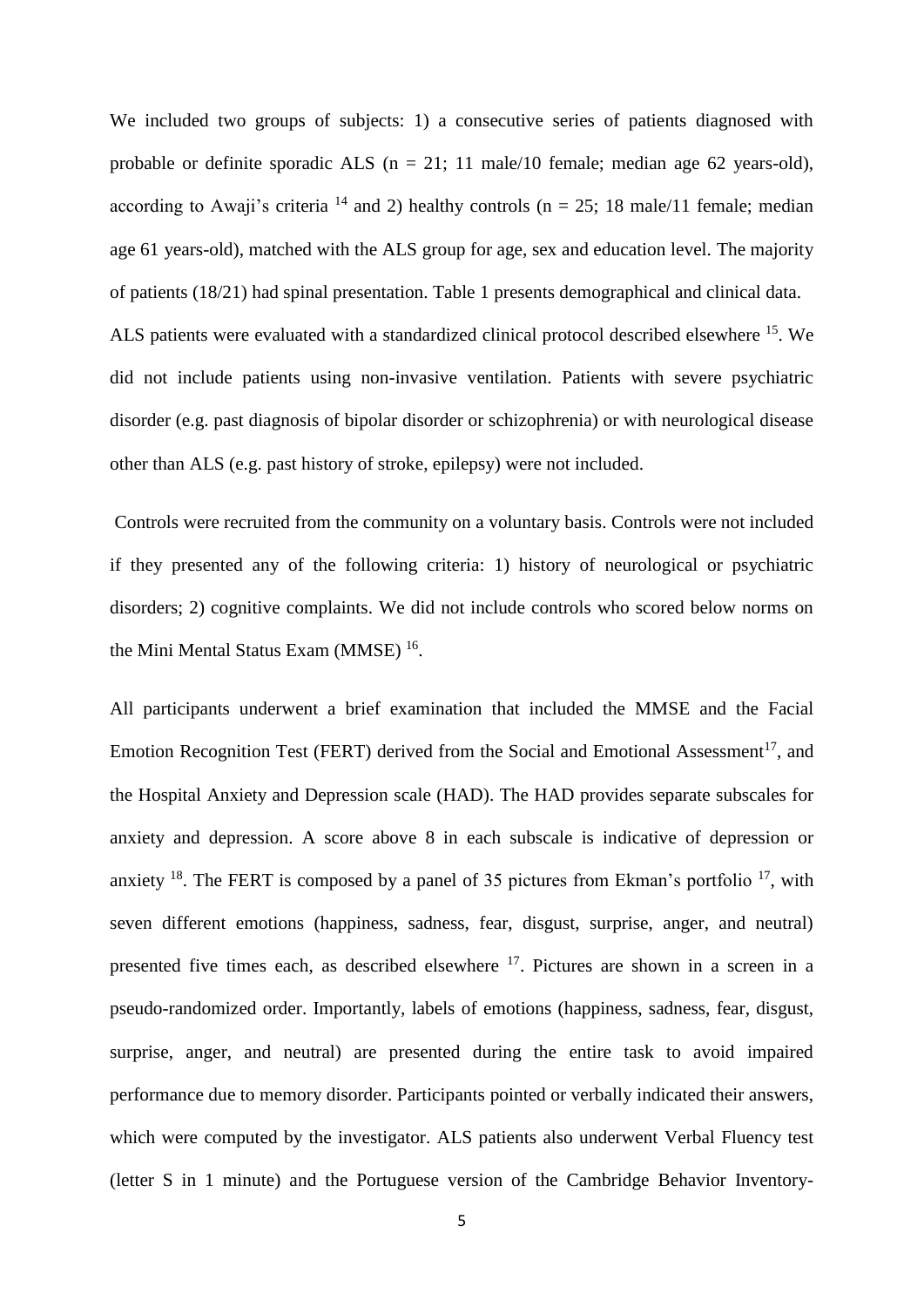Revised (CBI-R)<sup>[19](#page-12-1)</sup>. The CBI-R assesses ten domains including functional abilities and cognitive, behavioral and psychiatric symptoms. Here we considered the four domains that identify bvFTD symptomatology (abnormal eating habits, apathy, stereotypical and motor behaviors, and abnormal challenging behaviors). Any particular behavior is rated on a scale from 0 (no impairment) to 4 (constant occurrence). Patients were then classified in terms of severity of impairment according to CBI-R score on each subscale: 0-25% was considered as mild; 26-50% as moderate; 51-75% as severe and higher than 75% as very severe  $20$ . We classified ALS patients according to the presence of moderate to very severe bvFTD symptom (Figure 1A). Two subgroups were then established: one subgroup without any bvFTD feature (ALS without behavioral symptoms [ALSns];  $n = 9[43\%]$  and ALS patients with at least one behavioral feature of bvFTD (ALS behavioral symptom [ALSbs], n = 12 [57%]). Of note, two patients (9%) in ALSbs group had impairment in three of these domains, then fulfilling criteria for bvFTD (Figure 1A).

#### *Statistical Analyses*

Descriptive statistics were performed to characterize the sample. Normality assumption was investigated with the Kolmogorov-Smirnov test. The statistical assumption of normality was refuted. Accordingly, non-parametric tests were adopted. Group comparisons were performed in two steps. We firstly used Mann-Whitney U test to compare continuous variables between healthy controls and ALS (total group). Secondly, Kruskal-Wallis test was employed for comparing continuous variables among groups (healthy controls, ALSns and ALSbs), and, when pertinent, Mann-Whitney U test was applied to perform two-by-two group comparisons. Chi-Square test was used for comparing categorical variables between groups. After applying Bonferroni correction, the p-value was set at 0.005. Effect size was calculated with Pearson'r. Correlations among variables were performed using Spearman's correlation test with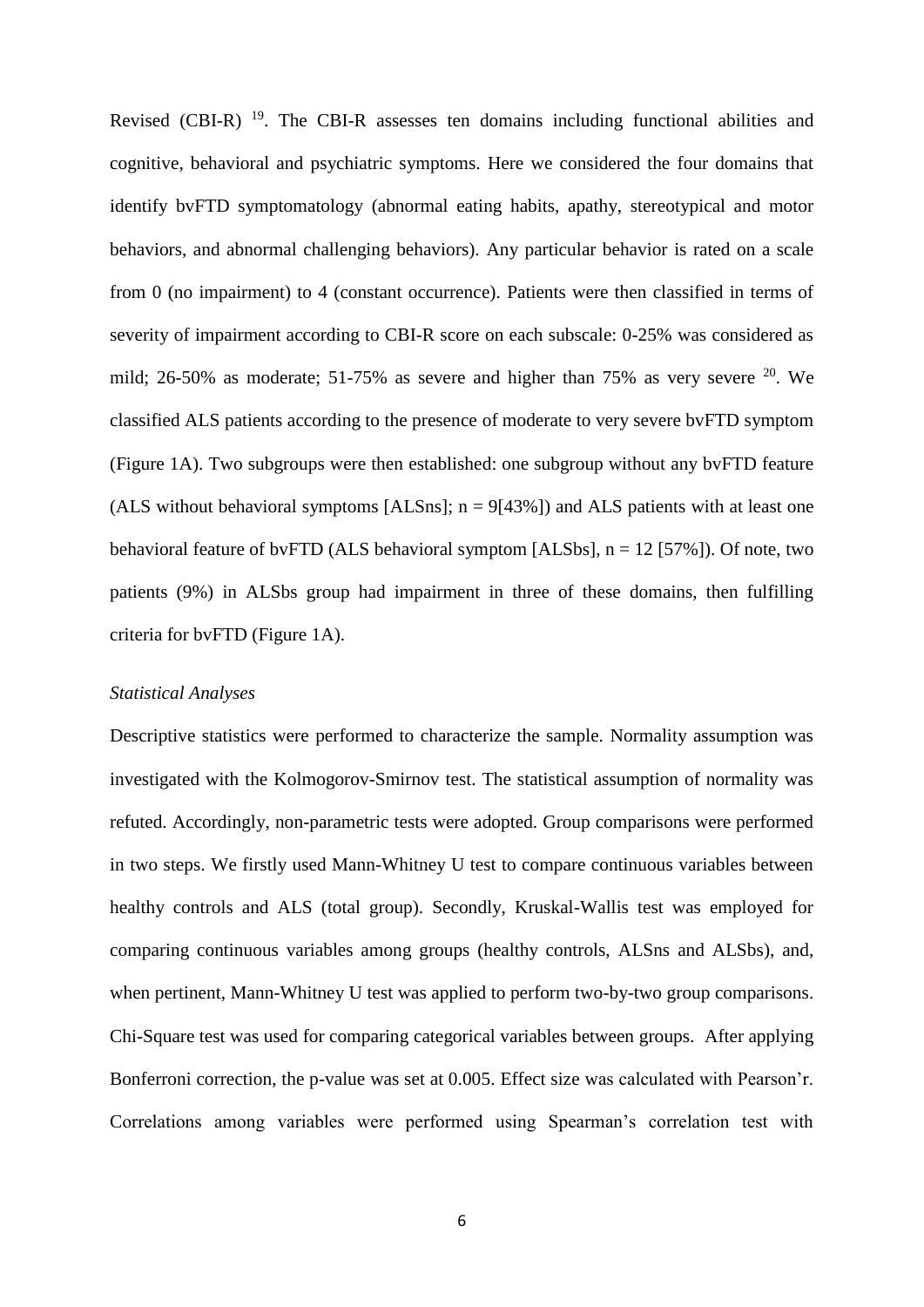Bonferroni correction. We used the Statistical Package for Social Sciences (SPSS version 22) for all analyses.

#### **Results**

There was no difference among groups (healthy controls, ALSns and ALSbs) regarding sociodemographic variables (age, educational level and sex distribution). ALSns and ALSbs did not differ on disease duration.

Most of ALS exhibited behavioral impairments according to CBI-R. Apathy was the most frequent behavioral disorder (48% of patients), with moderate to very severe intensity in all of them (Figure 1B).

Patients had higher scores than controls on HAD-anxiety and HAD-depression scales (Table 1). Moreover, nine patients (9/21, 43%) scored above cut-off on the anxiety measure, and seven patients (7/21, 33%) scored above cut-off on the depression measure, indicating clinically relevant symptoms. Four ALSbs patients had both depression and apathy and four patients (including one patient with ALS-bvFTD) had both anxiety and apathy. Two ALSbs patients (including one patient with ALS-bvFTD) had depression, anxiety and apathy.

Compared to controls, ALS patients had lower performance on cognitive screening measures, the MMSE ( $p<0.02$ ,  $r = 0.35$ ) (Table 1). Due to motor and/or speech impairment, 11 out 21 patients (52%) of patients did not complete the entire MMSE. Without these patients with incomplete MMSE, there was no difference on the MMSE between the ALS and the control groups.

Patients (total group) did not differ from controls on the total score on the FERT and on all Ekman Faces Test categories, except sadness  $(p<0.004, r = 0.43)$ , with patients performing worse than controls (Table 1).

There was no difference between controls and ALSns for all FERT scores, while ALSbs had lower performance than controls in sadness ( $p<0.003$ ,  $r = 0.49$ ). We re-ran comparison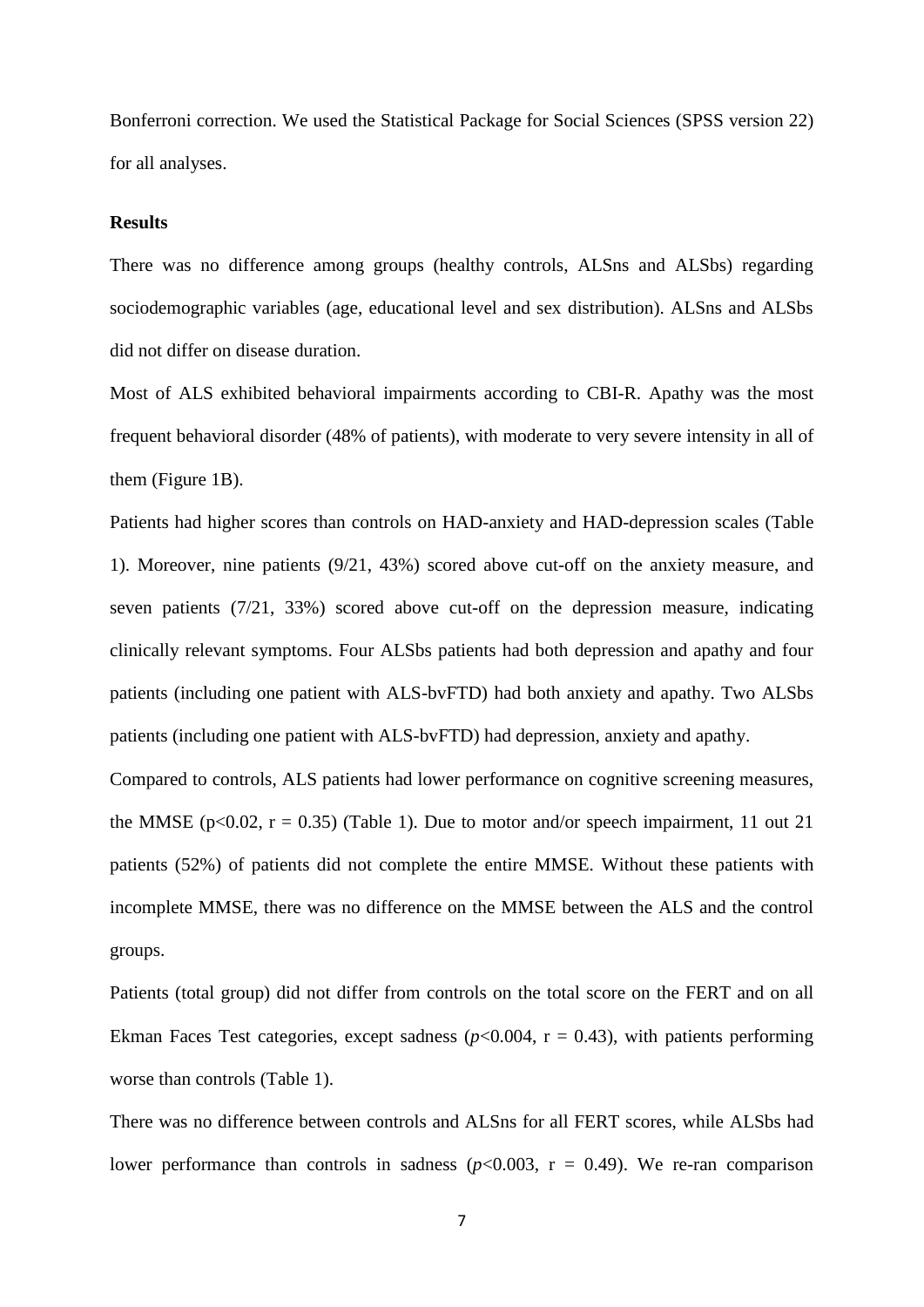between controls and ALSbs without ALS-bvFTD patients  $(n = 2)$  and there was a trend  $(p<0.02)$  for the same difference on the recognition of sadness. There was no difference between ALS subgroups (ALSbs vs ALSns) for all demographical, clinical and cognitive measures, including FERT (Table 1).

No correlation was found between FERT and MMSE in the ALS group. Similarly, there was no correlation between FERT and verbal fluency. There was no statistically significant correlation between FERT (Total Score) and HAD-anxiety and HAD-depression scales.

## **Discussion**

This study investigated the potential association between emotion recognition and behavioral symptoms in ALS. Apathy was the most prominent neuropsychiatric syndromes, which is in line with previous studies  $11$ . Lack of motivation, changes in eating habits, abnormal behavior, stereotypical and motor behavior are observed in bvFTD and are considered as core diagnostic criteria for this condition  $2<sup>1</sup>$ . In our sample, 57% of ALS patients had at least one of these domains affected and two patients (9%) had impairment in three of these domains, then fulfilling criteria for bvFTD. This finding is in agreement with previous reports of estimated prevalence of bvFTD in up to 15% ALS patients  $2, 4$  $2, 4$ . These findings support the concept of frontotemporal spectrum disorder in ALS  $4$ .

Depressive symptoms were also frequent as 33% of patients had clinically relevant depressive symptoms according to HAD-depression. Depressive symptoms may be observed in bvFTD  $^{22}$  $^{22}$  $^{22}$ and are commonly observed in  $ALS$   $^{23-25}$  $^{23-25}$  $^{23-25}$ . Here we found that depressive or anxiety symptoms may overlap with apathy and other bvFTD features in ALS. Apathy, challenging behavior and other neuropsychiatric features co-occur in frontotemporal lobar degeneration syndromes [26](#page-12-6). It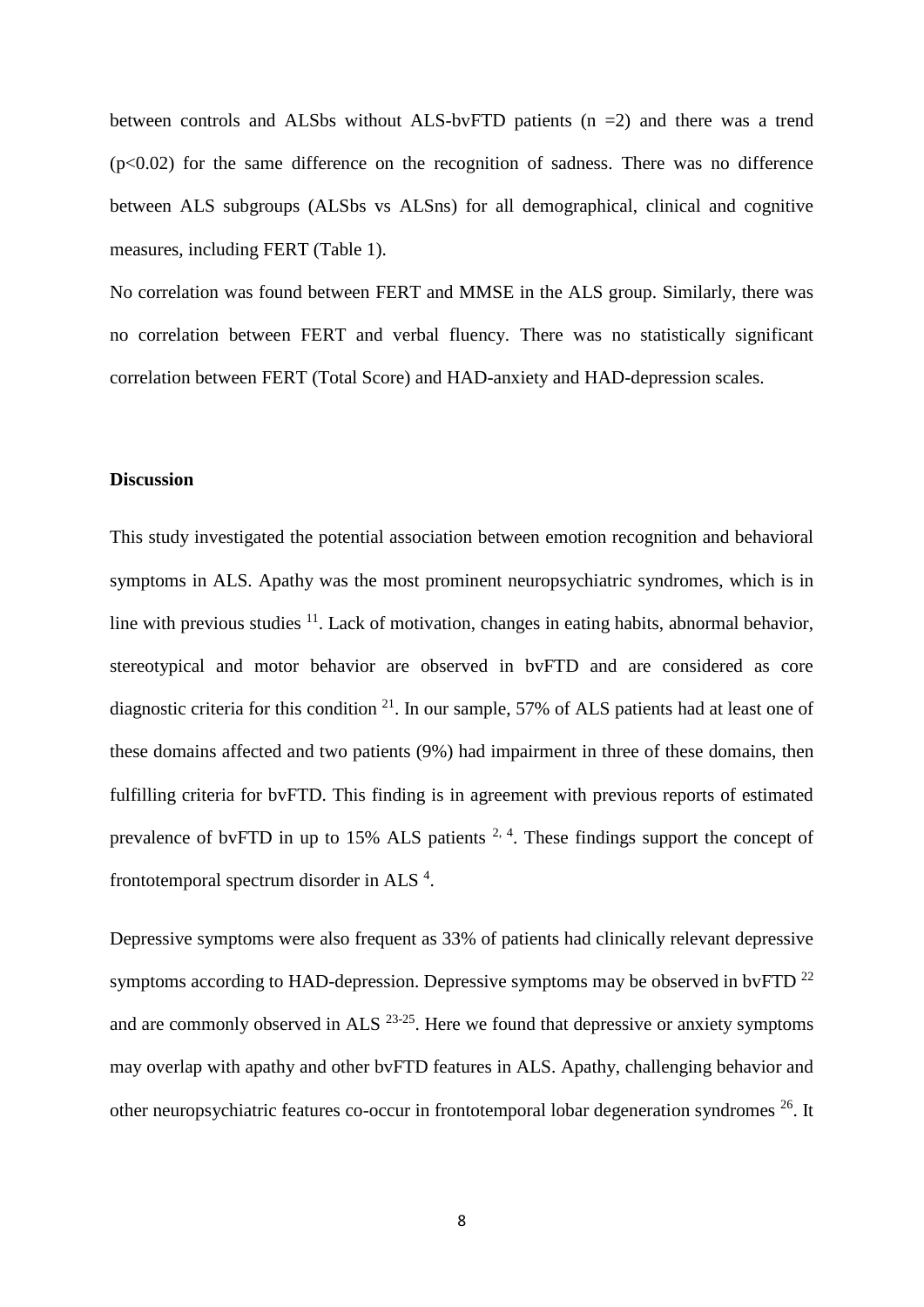is unclear why there is association between depression, anxiety and bvFTD features in ALS. Further research is warranted to clarify this question.

Emotion recognition did correlate neither with MMSE nor with an executive task (verbal fluency). Actually, there was no correlation between FERT and scores on psychiatric scales for anxiety (HAD-A) and depression (HAD-D). Social cognition impairment in ALS was not associated with depressive symptoms in a recent meta-analysis  $1$ . Moreover, emotion recognition did correlate neither with MMSE nor with an executive task (verbal fluency). These findings suggest that emotion recognition impairment in ALS does not reflect neither mood disorders nor deficits in general cognition/executive functions. This pattern is similar to the one seen in bvFTD, but not in other neurodegenerative diseases such as Alzheimer's disease in which social cognition decline is mediated by executive dysfunction  $27$ .

ALS (total group) performed worse than controls in recognition of sadness. Functional neuroimaging studies in healthy subjects found that the processing of sad faces is related to the activation on amygdala, insula, thalamus and lingual gyrus  $^{28}$  $^{28}$  $^{28}$ . Interestingly, these regions are progressively affected during the spread of 43kDa TAR DNA binding protein (TDP-43) pathology through the clinical stages of ALS  $^{29, 30}$  $^{29, 30}$  $^{29, 30}$  $^{29, 30}$ . A recent study investigated metabolic correlates of processing emotional faces in ALS patients and reported increased metabolism in the right inferior frontal gyrus and decreased activity in the hippocampi during processing sad faces <sup>[5](#page-11-4)</sup>. In sum, impairment in sadness recognition in ALS suggests pathological involvement of insula, limbic structures and prefrontal regions during the course of the disease, but neuropathological studies are warranted to confirm this hypothesis. Deficits in other emotions such as disgust and surprise have also been reported  $<sup>1</sup>$  $<sup>1</sup>$  $<sup>1</sup>$ .</sup>

Even though it is well established that ALS patients have impairments in emotion recognition <sup>[1](#page-11-0)</sup>, some studies in the field did not control for FTD-related behavioral symptoms  $6, 9, 13$  $6, 9, 13$  $6, 9, 13$ . Interestingly, after categorizing ALS patients into those with (ALSbs) or without (ALSns)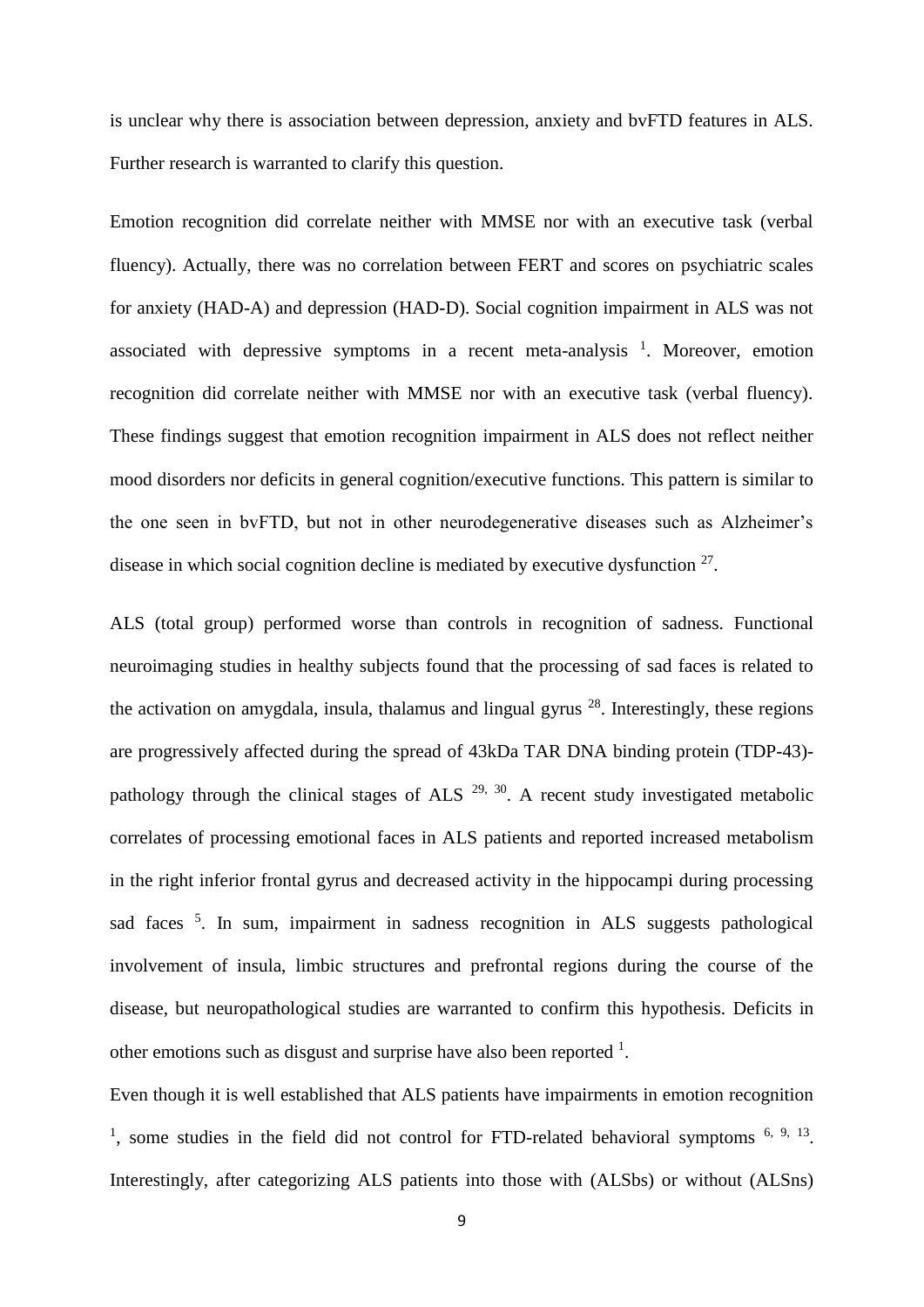frontal features, only the subgroup with coexisting behavioral impairment (ALSbs) was impaired in emotion recognition, as previously reported<sup>[7](#page-11-14)</sup>. Taken together, these results suggest that deficits in emotion recognition co-occur with frontal behavioral symptoms in ALS.

The study has some caveats that should be considered. The small sample size may explain some of the lack of associations found and may limit the generalizability of the results. Moreover, we did not perform neuroimaging analyses which would be of value for understanding the neural basis of emotional recognition in ALS. Despite these limits, our results highlight the cognitive and neuropsychiatric heterogeneity of ALS and suggest that emotion recognition deficits may be a marker of frontal behavior in ALS.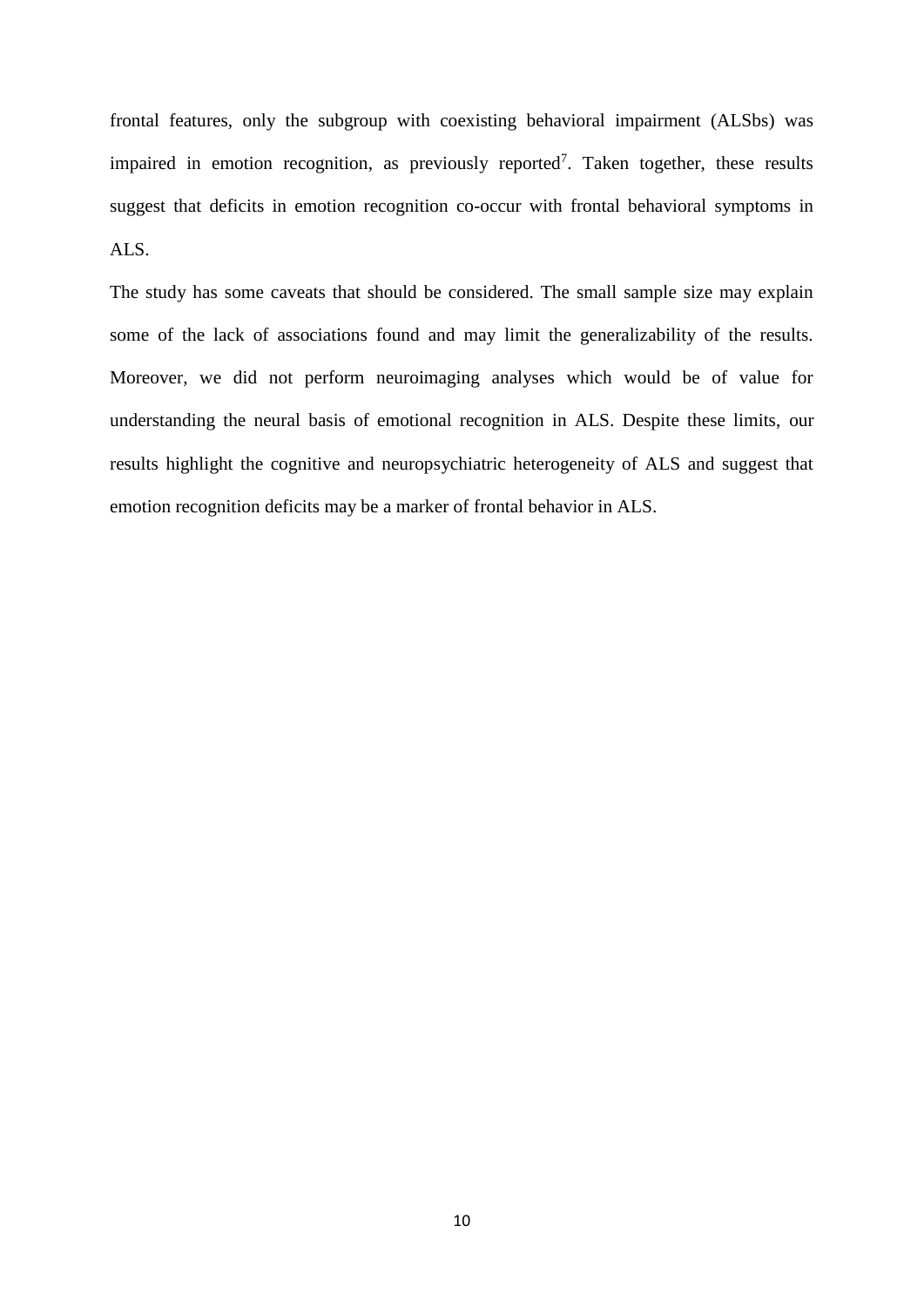#### *Acknowledgements*

We thank Dr. Ângelo Ribeiro Vaz de Faria (MD) and Dr. Laiane Tábata Souza Corgosinho (MD) for helping in collecting data of healthy controls.

We are thankful to Dr. Rodrigo Santiago Gomez (MD) and Dr. Luiz Sérgio Mageste (MD) for their continuous support to the clinical care of ALS patients in the University Hospital of Federal University of Minas Gerais.

We are greatly in debt to our ALS patients, for their willingness and interest in the scientific research.

## *Competing Interests*

The authors declare no conflict of interest in the present paper.

## *Funding*

This study was partly supported by Brazilian National Council for Scientific and Technological Development (CNPq – Grant number 402853/2012-10). Aldrin Pedrosa Martins is funded by CNPq (*bolsa de iniciação científica*). Eneida Mioshi is supported by the Motor Neurone Disease Association UK. Antônio Lúcio Teixeira and Leonardo Cruz de Souza are funded by CNPq (bolsa de produtividade em pesquisa). Patricia Lillo is sponsored by CONICYT/FONDAP/15150012 & CONICYT/FONDECYT regular/1160940.

#### *Contributorship Statement*

APM collected data, performed statistical analysis and critically reviewed the manuscript for intellectual content. LGRP collected data and critically reviewed the manuscript for intellectual content. PL critically reviewed the manuscript for intellectual content. EM and ALT designed the study and critically reviewed the manuscript for intellectual content. LCS designed the study, performed statistical analysis and drafted the first version of the manuscript.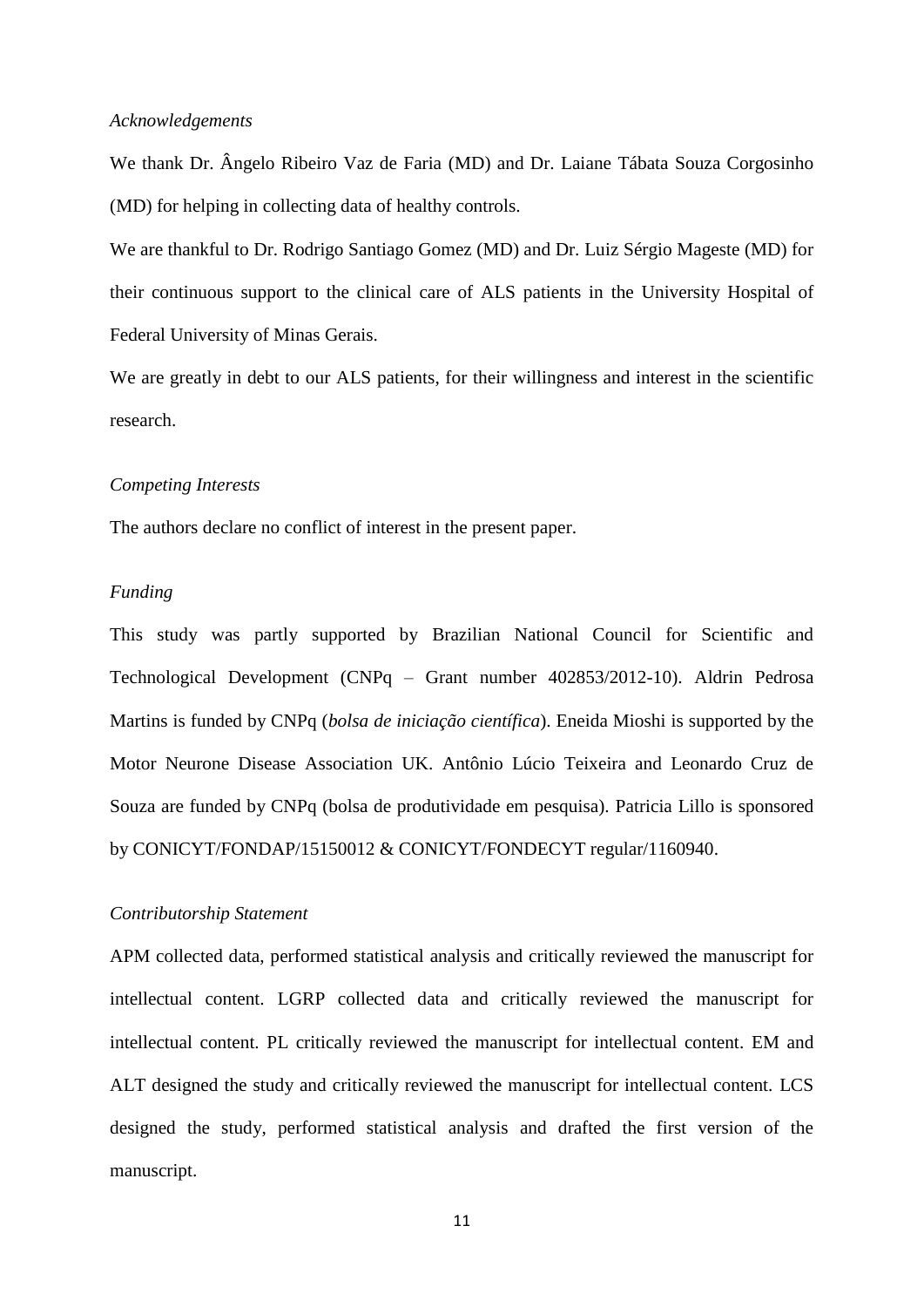## **References**

<span id="page-11-0"></span>1. Bora E. Meta-analysis of social cognition in amyotrophic lateral sclerosis. Cortex 2017;88:1-7.

<span id="page-11-1"></span>2. Goldstein LH, Abrahams S. Changes in cognition and behaviour in amyotrophic lateral sclerosis: nature of impairment and implications for assessment. Lancet Neurol 2013;12:368-380.

<span id="page-11-2"></span>3. Beeldman E, Raaphorst J, Klein Twennaar M, de Visser M, Schmand BA, de Haan RJ. The cognitive profile of ALS: a systematic review and meta-analysis update. J Neurol Neurosurg Psychiatry 2016;87:611-619.

<span id="page-11-3"></span>4. Strong MJ, Abrahams S, Goldstein LH, et al. Amyotrophic lateral sclerosis frontotemporal spectrum disorder (ALS-FTSD): Revised diagnostic criteria. Amyotrophic lateral sclerosis & frontotemporal degeneration 2017;18:153-174.

<span id="page-11-4"></span>5. Aho-Ozhan HE, Keller J, Heimrath J, et al. Perception of Emotional Facial Expressions in Amyotrophic Lateral Sclerosis (ALS) at Behavioural and Brain Metabolic Level. PLoS One 2016;11:e0164655.

<span id="page-11-7"></span>6. Lule D, Kurt A, Jurgens R, et al. Emotional responding in amyotrophic lateral sclerosis. J Neurol 2005;252:1517-1524.

<span id="page-11-14"></span>7. Savage SA, Lillo P, Kumfor F, Kiernan MC, Piguet O, Hodges JR. Emotion processing deficits distinguish pure amyotrophic lateral sclerosis from frontotemporal dementia. Amyotrophic lateral sclerosis & frontotemporal degeneration 2014;15:39-46.

8. Trojsi F, Siciliano M, Russo A, et al. Theory of Mind and Its Neuropsychological and Quality of Life Correlates in the Early Stages of Amyotrophic Lateral Sclerosis. Frontiers in psychology 2016;7:1934.

<span id="page-11-8"></span>9. Zimmerman EK, Eslinger PJ, Simmons Z, Barrett AM. Emotional perception deficits in amyotrophic lateral sclerosis. Cogn Behav Neurol 2007;20:79-82.

10. Girardi A, Macpherson SE, Abrahams S. Deficits in emotional and social cognition in amyotrophic lateral sclerosis. Neuropsychology 2011;25:53-65.

<span id="page-11-5"></span>11. Lillo P, Mioshi E, Zoing MC, Kiernan MC, Hodges JR. How common are behavioural changes in amyotrophic lateral sclerosis? Amyotrophic lateral sclerosis : official publication of the World Federation of Neurology Research Group on Motor Neuron Diseases 2011;12:45-51.

<span id="page-11-6"></span>12. Mioshi E, Caga J, Lillo P, et al. Neuropsychiatric changes precede classic motor symptoms in ALS and do not affect survival. Neurology 2014;82:149-155.

<span id="page-11-9"></span>13. Andrews SC, Staios M, Howe J, Reardon K, Fisher F. Multimodal emotion processing deficits are present in amyotrophic lateral sclerosis. Neuropsychology 2017;31:304-310.

<span id="page-11-10"></span>14. de Carvalho M, Dengler R, Eisen A, et al. Electrodiagnostic criteria for diagnosis of ALS. Clinical neurophysiology : official journal of the International Federation of Clinical Neurophysiology 2008;119:497-503.

<span id="page-11-11"></span>15. Prado LG, Bicalho IC, Vidigal-Lopes M, et al. Amyotrophic lateral sclerosis in Brazil: Case series and review of the Brazilian literature. Amyotrophic lateral sclerosis & frontotemporal degeneration 2016:1-7.

<span id="page-11-12"></span>16. Brucki SM, Nitrini R, Caramelli P, Bertolucci PH, Okamoto IH. [Suggestions for utilization of the mini-mental state examination in Brazil]. Arq Neuropsiquiatr 2003;61:777- 781.

<span id="page-11-13"></span>17. de Souza LC, Bertoux M, de Faria ARV, et al. The effects of gender, age, schooling, and cultural background on the identification of facial emotions: a transcultural study. Int Psychogeriatr 2018:1-10.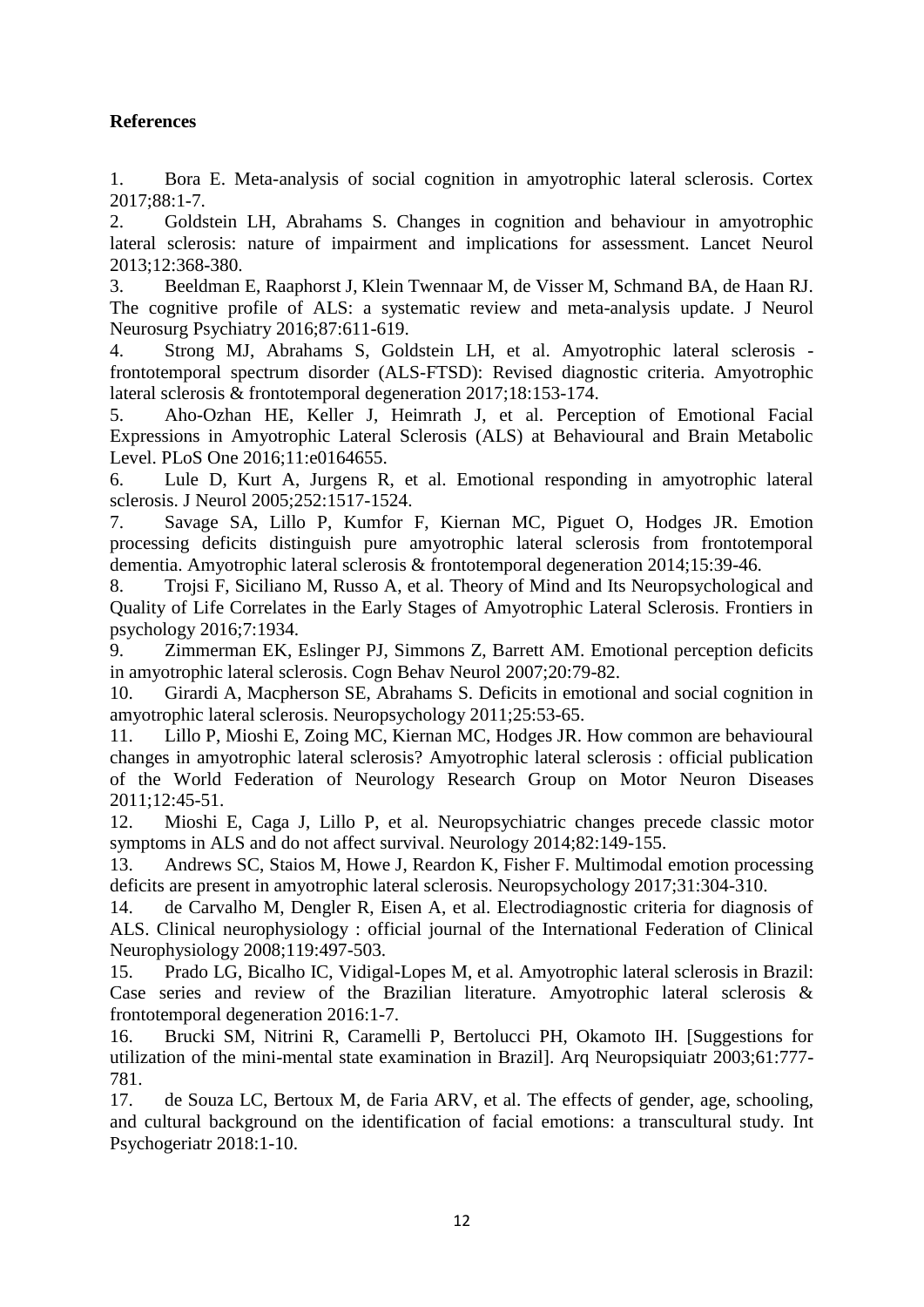<span id="page-12-0"></span>18. Botega NJ, Bio MR, Zomignani MA, Garcia C, Jr., Pereira WA. [Mood disorders among inpatients in ambulatory and validation of the anxiety and depression scale HAD]. Revista de saude publica 1995;29:355-363.

<span id="page-12-1"></span>19. Wear HJ, Wedderburn CJ, Mioshi E, et al. The Cambridge Behavioural Inventory revised. Dement Neuropsychol 2008;2:102-107.

<span id="page-12-2"></span>20. Lillo P, Mioshi E, Hodges JR. Caregiver burden in amyotrophic lateral sclerosis is more dependent on patients' behavioral changes than physical disability: a comparative study. BMC Neurol 2012;12:156.

<span id="page-12-3"></span>21. Rascovsky K, Hodges JR, Knopman D, et al. Sensitivity of revised diagnostic criteria for the behavioural variant of frontotemporal dementia. Brain 2011;134:2456-2477.

<span id="page-12-4"></span>22. Chakrabarty T, Sepehry AA, Jacova C, Hsiung GY. The prevalence of depressive symptoms in frontotemporal dementia: a meta-analysis. Dement Geriatr Cogn Disord 2015;39:257-271.

<span id="page-12-5"></span>23. Prado LGR, Bicalho ICS, Vidigal-Lopes M, et al. Depression and anxiety in a case series of amyotrophic lateral sclerosis: frequency and association with clinical features. Einstein 2017;15:58-60.

24. Atassi N, Cook A, Pineda CM, Yerramilli-Rao P, Pulley D, Cudkowicz M. Depression in amyotrophic lateral sclerosis. Amyotrophic lateral sclerosis : official publication of the World Federation of Neurology Research Group on Motor Neuron Diseases 2011;12:109-112. 25. Rabkin JG, Goetz R, Factor-Litvak P, et al. Depression and wish to die in a

multicenter cohort of ALS patients. Amyotrophic lateral sclerosis & frontotemporal degeneration 2015;16:265-273.

<span id="page-12-6"></span>26. Lansdall CJ, Coyle-Gilchrist ITS, Jones PS, et al. White matter change with apathy and impulsivity in frontotemporal lobar degeneration syndromes. Neurology 2018;90:e1066 e1076.

<span id="page-12-7"></span>27. Ramanan S, de Souza LC, Moreau N, et al. Determinants of theory of mind performance in Alzheimer's disease: A data-mining study. Cortex 2017;88:8-18.

<span id="page-12-8"></span>28. Fusar-Poli P, Placentino A, Carletti F, et al. Functional atlas of emotional faces processing: a voxel-based meta-analysis of 105 functional magnetic resonance imaging studies. J Psychiatry Neurosci 2009;34:418-432.

<span id="page-12-9"></span>29. Braak H, Brettschneider J, Ludolph AC, Lee VM, Trojanowski JQ, Del Tredici K. Amyotrophic lateral sclerosis--a model of corticofugal axonal spread. Nat Rev Neurol 2013;9:708-714.

<span id="page-12-10"></span>30. Lule D, Bohm S, Muller HP, et al. Cognitive phenotypes of sequential staging in amyotrophic lateral sclerosis. Cortex 2018;101:163-171.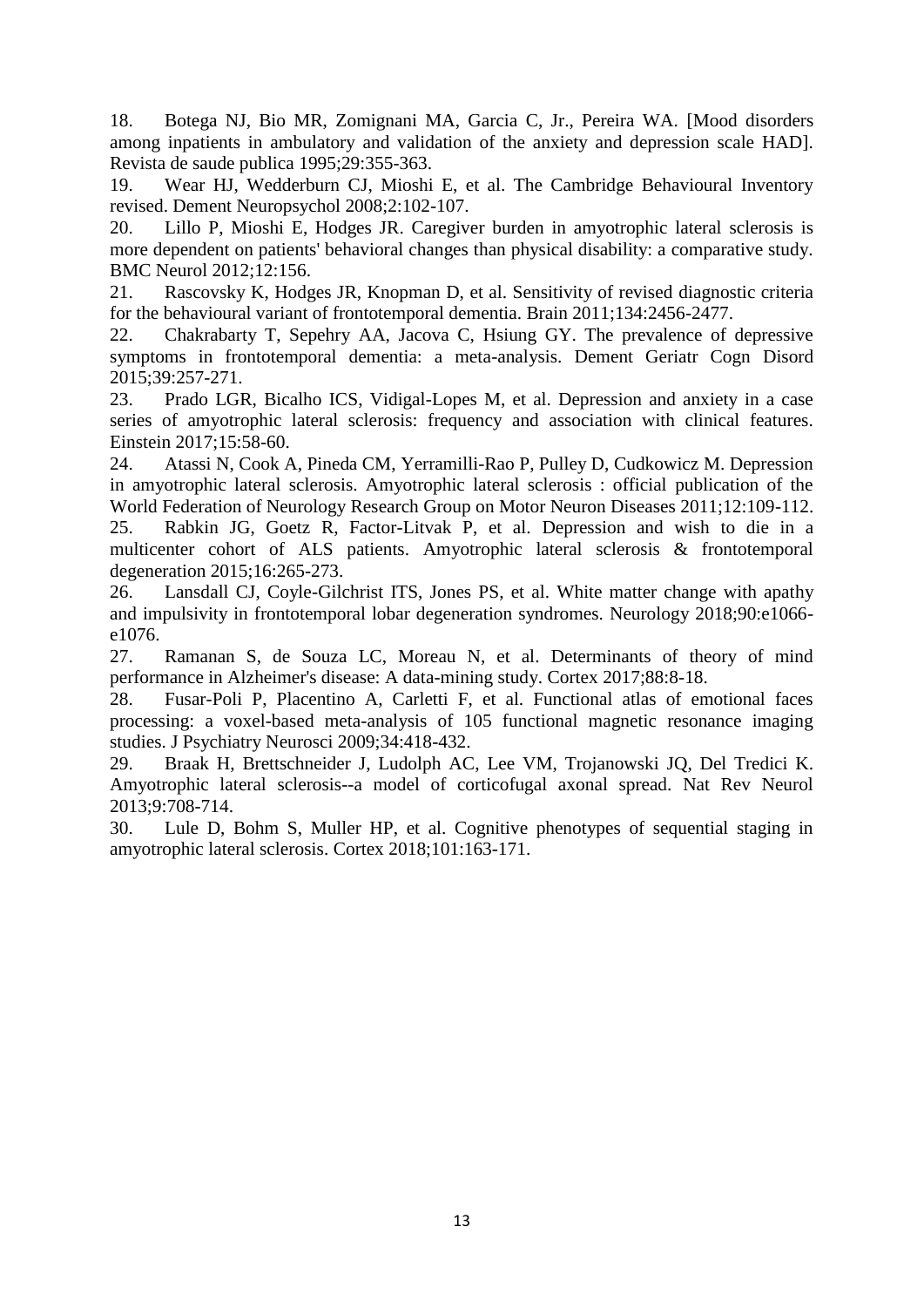**Table 1: Demographic, clinical and neuropsychological data for participants**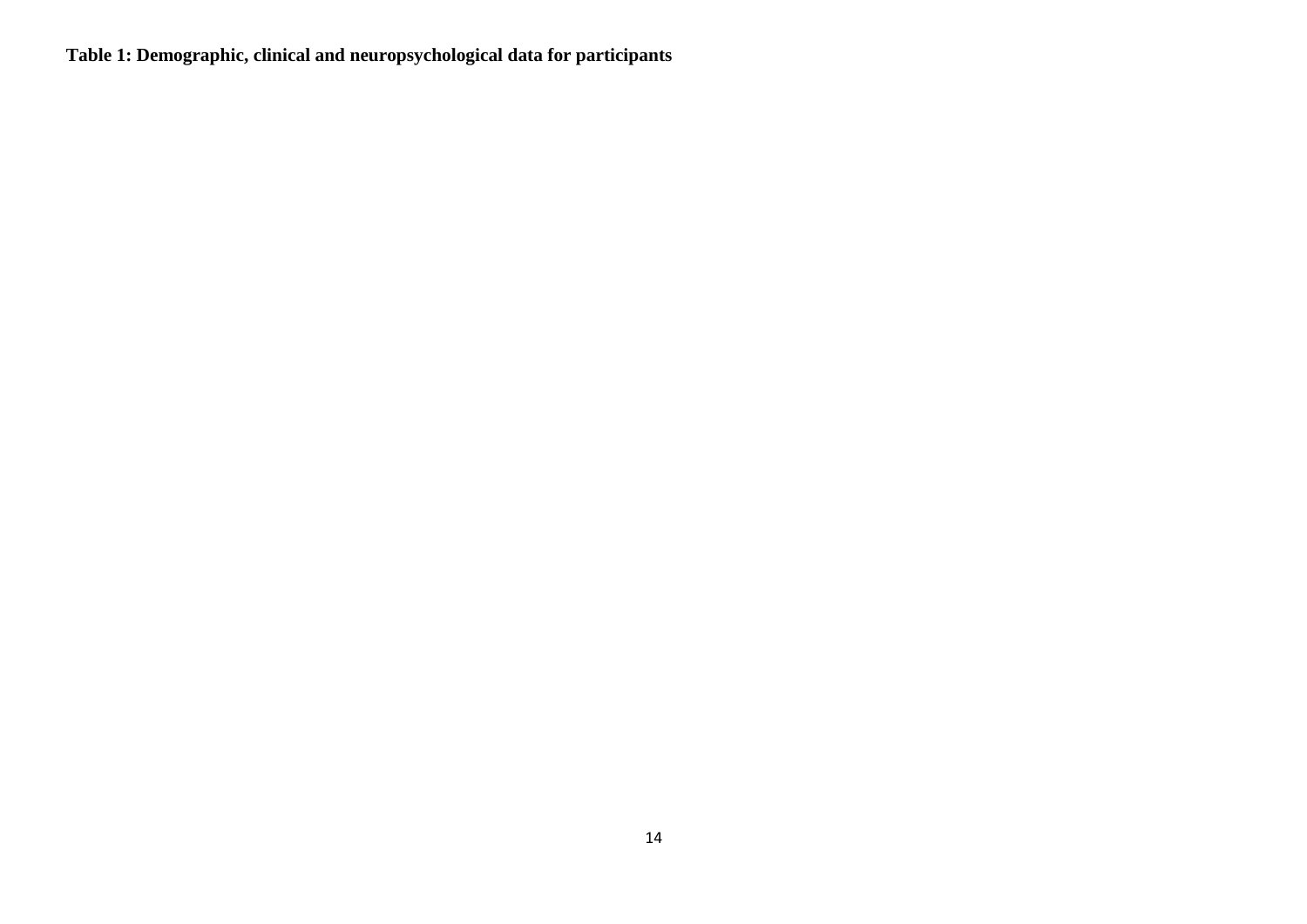|                                | Controls $(n = 25)$ |           | ALS $(n = 21)$ |           |                                                           |           | ALS no behavioral symptoms $(n = 9)$ |           |                                       |           | ALS behavioral $(n = 12)$ |           |                                         |          |
|--------------------------------|---------------------|-----------|----------------|-----------|-----------------------------------------------------------|-----------|--------------------------------------|-----------|---------------------------------------|-----------|---------------------------|-----------|-----------------------------------------|----------|
| Characteristic                 |                     |           |                |           | Median $P25-P75$ Median $P25-P75$ p value vs controls $r$ |           |                                      |           | Median $P25-P75p$ value vs controls r |           |                           |           | Median $P25-P75p$ value vs controls $r$ |          |
|                                |                     |           |                |           | $(M-W test)$                                              |           |                                      |           | $(M-W test)$                          |           |                           |           | $(M-W test)$                            |          |
| Age (years)                    | 61                  | 54-65     | 62             | 56-66.5   | 0.740                                                     | 0.05      | 64                                   | 49-66.5   | 0.969                                 | 0.10      | 61                        | $(58-66)$ | 0.666                                   | 0.07     |
| Schooling (Years of Education) | 5 <sup>5</sup>      | $4 - 11$  | 5              | $1 - 3.5$ | 0.787                                                     | 0.04      | 6                                    | $4-9.5$   | 0.848                                 | 0.03      | $5\overline{)}$           | $(4-10)$  | 0.597                                   | 0.09     |
| Sex (Male/Female)              | 14/11               | NA        | 14/11          | NA        | $0.806$ §                                                 | <b>NA</b> | 5/4                                  | NA        | $0.982$ §                             | <b>NA</b> | 6/6                       | <b>NA</b> | $0.732$ §                               | $\rm NA$ |
| Disease Duration (years)       | NA                  | NA        | $\overline{3}$ | $1 - 3.5$ | NA                                                        | NA        | $\overline{3}$                       | $1 - 3.5$ | NA                                    | NA        | $\overline{3}$            | $(1-4)$   | NA                                      | NA       |
| HAD Anxiety (HAD-A)            | $\overline{4}$      | $2 - 6$   | $8 *$          | $4 - 13*$ | 0.002                                                     | 0.47      | 6                                    | $4 - 12$  | 0.066                                 | 0.32      | $8 *$                     | $5 - 13*$ | 0.001                                   | 0.55     |
| HAD Depression (HAD-D)         | 2                   | $1-5$     | $6*$           | $4 - 10*$ | 0.002                                                     | 0.46      | 6                                    | $3-11$    | 0.055                                 | 0.34      | $7 *$                     | $4 - 11*$ | 0.003                                   | 0.48     |
| MMSE (/30)                     | 26                  | $25 - 28$ | 24             | $20 - 27$ | 0.018                                                     | 0.35      | 25                                   | 23-27     | 0.130                                 | 0.27      | 23                        | 18-28     | 0.030                                   | 0.36     |
| Fluency Letter S               | $\rm NA$            | $\rm NA$  | $\mathcal{I}$  | $5-9$     | $\rm NA$                                                  | NA        | $\overline{7}$                       | $6 - 10$  | $\rm NA$                              | <b>NA</b> | 6                         | $1-9$     | NA                                      | NA       |
| FERT - Total score ( /35)      | 23                  | $21-26$   | 21             | $17 - 26$ | 0.147                                                     | 0.21      | 23                                   | 17-28     | 0.730                                 | 0.06      | 19                        | $17-26$   | 0.066                                   | 0.30     |
| FERT - Happiness ( / 5)        | 5 <sup>5</sup>      | $5 - 5$   | 5              | $5 - 5$   | 0.571                                                     | 0.08      | 5                                    | $5 - 5$   | 0.848                                 | 0.06      | $\mathfrak{S}$            | $5 - 5$   | 0.761                                   | 0.09     |
| FERT - Surprise $( / 5)$       | $\overline{4}$      | $2-4$     | 3              | $2 - 4$   | 0.640                                                     | 0.07      | $\overline{4}$                       | $2 - 5$   | 0.908                                 | 0.02      | 3                         | $2 - 5$   | 0.597                                   | 0.09     |
| FERT - Disgust $( / 5)$        | $\overline{3}$      | $3-4$     | $\overline{4}$ | $3 - 5$   | 0.255                                                     | 0.17      | $\overline{4}$                       | $3 - 5$   | 0.419                                 | 0.15      | $\overline{4}$            | $3 - 5$   | 0.378                                   | 0.16     |
| FERT - Fear $( / 5)$           | $\overline{2}$      | $1-3$     | $\overline{2}$ | $1-3$     | 0.751                                                     | 0.05      | $\overline{2}$                       | $1-4$     | 0.565                                 | 0.10      | $\overline{2}$            | $1 - 3$   | 1.0                                     | 0.01     |
| FERT - Anger ( / 5)            | 3                   | $3 - 4$   | $\overline{2}$ | $1-4$     | 0.037                                                     | 0.31      | $\overline{3}$                       | $2 - 4$   | 0.442                                 | 0.14      | $\overline{2}$            | $1 - 3$   | 0.021                                   | 0.39     |
| FERT - Sadness $( / 5)$        | $\overline{3}$      | $3-4$     | $2*$           | $1 - 3*$  | 0.004                                                     | 0.43      | $\overline{3}$                       | $2 - 4$   | 0.140                                 | 0.27      | $2*$                      | $1 - 3*$  | 0.003                                   | 0.49     |
| FERT - Neutral $( / 5)$        | $\overline{4}$      | $3 - 5$   | 3              | $1 - 4$   | 0.170                                                     | 0.20      | $\overline{4}$                       | $2 - 5$   | 0.848                                 | 0.04      | 2                         | $1-4$     | 0.077                                   | 0.30     |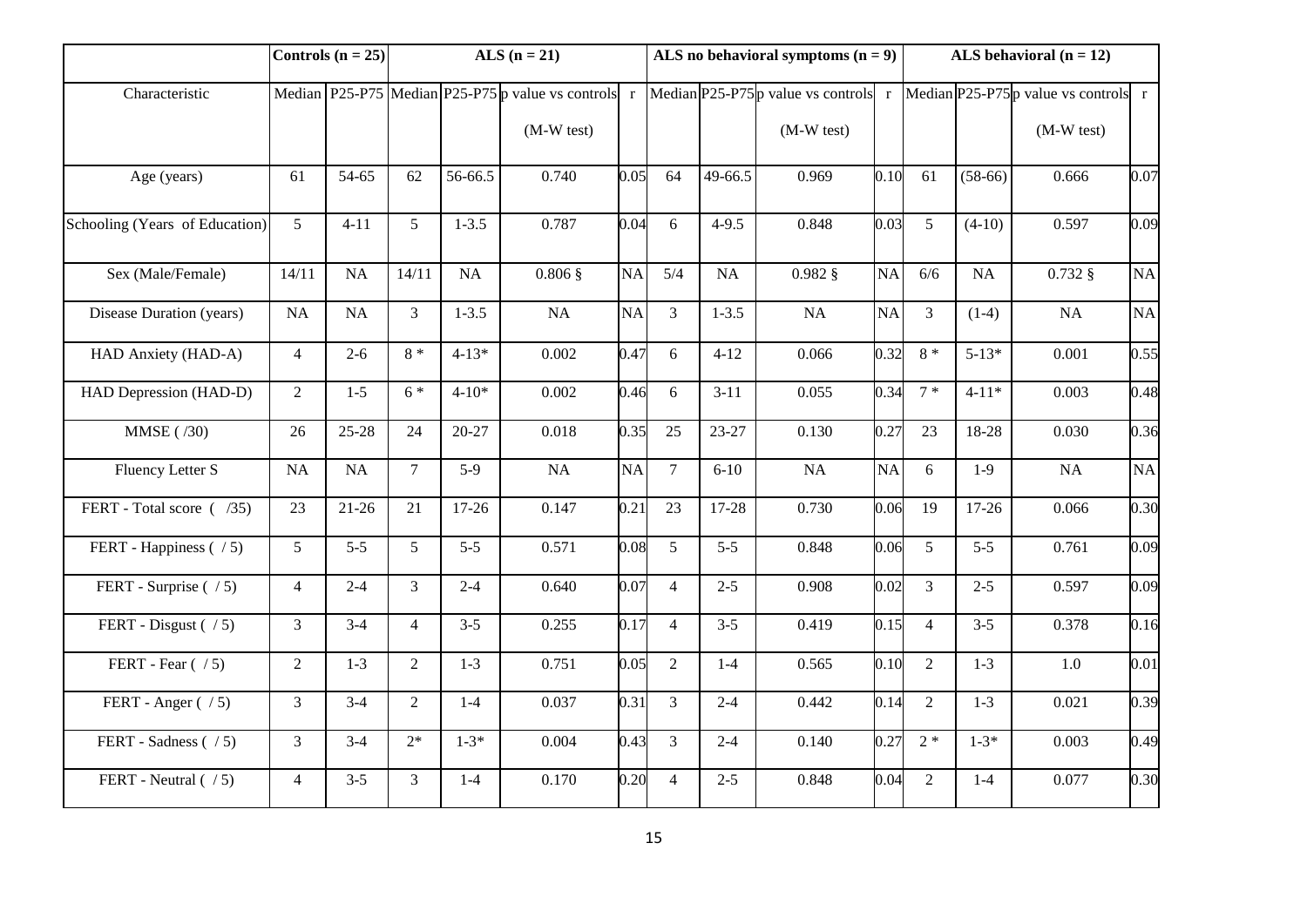# **Table 1**

# **Legend**

ALS = Amyotrophic Lateral Sclerosis; FERT = facial emotion recognition test; HAD = Hospital Anxiety and Depression Scale; MMSE = Mini-Mental State Exam; M-W: Mann-Whitney;  $NA = Not applicable; P25 = 25<sup>th</sup> Percentile; P75 = 75<sup>th</sup> Percentile.$ 

\* p<0.005 vs controls (Mann-Whitney test)

§ p value for Chi-square test.